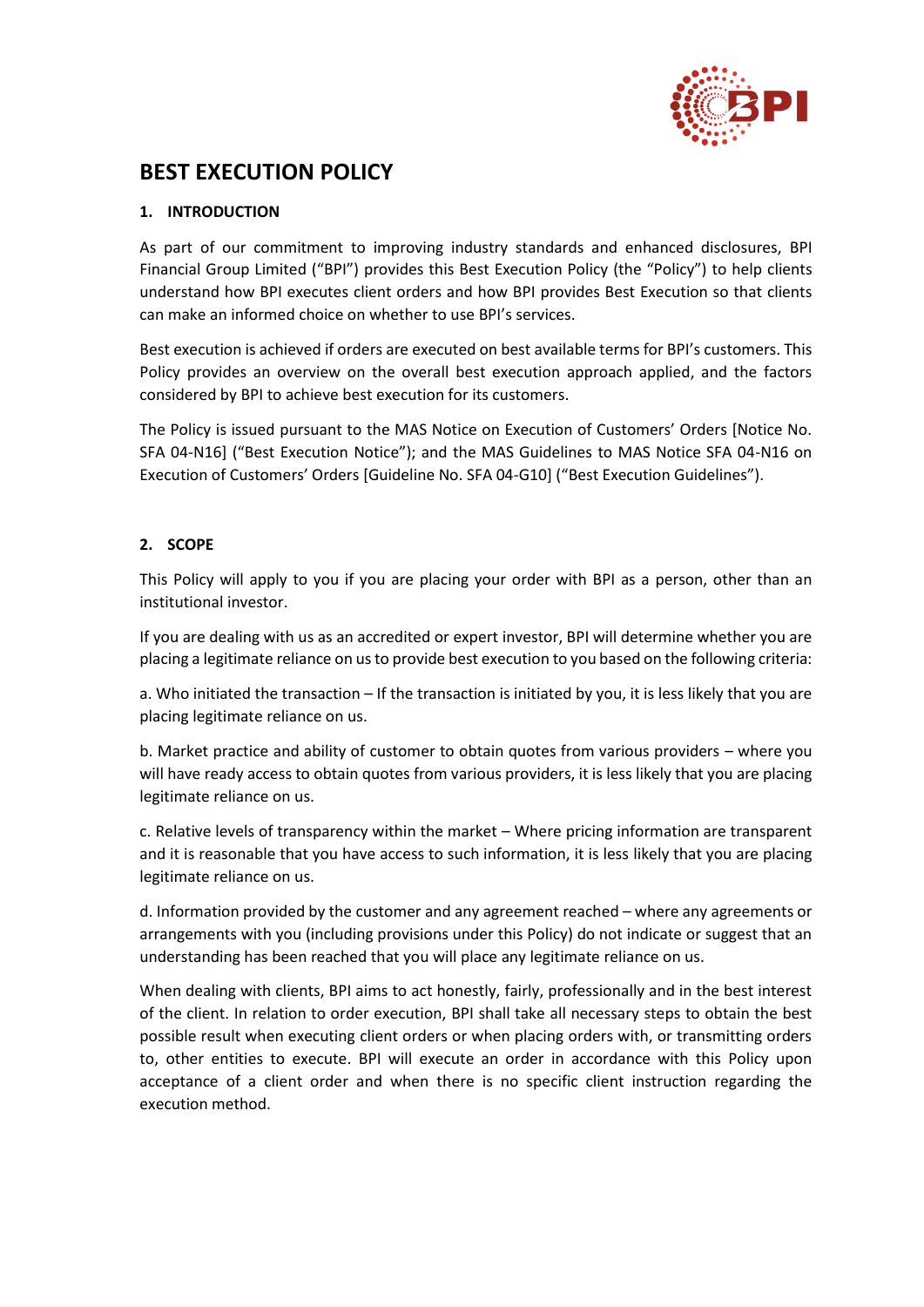

### **3. APPROACH**

Best Execution is the process by which BPI seeks to obtain the best possible result when executing client orders. The definition of best possible result will vary as BPI take into account a range of execution factors and determine their relative importance based on the characteristics of its clients, the orders that it receives and the markets in which it operates. These factors are further described in this Policy.

BPI shall aim to provide Best Execution where we have a contractual obligation to do so or when BPI is acting in a principal capacity and you, as a client, are placing a legitimate reliance on BPI to protect your interest in relation to the execution of a transaction.

#### 3.1 Execution Factors

BPI has considered several criteria that might be important to clients. These are called the Execution Factors:

- a. Price the market price at which the order is executed;
- b. Cost any additional charges that may be incurred in executing the order in a particular way over and above BPI's normal charges;
- c. Speed of execution this can be particularly important in fast moving markets;
- d. Likelihood of execution and settlement the best price is of little use if BPI cannot execute at it or if the transaction fails to complete;
- e. Size, Nature and any other considerations of the transaction the way that BPI executes an unusual order (for example, one that is larger than the normal market size or has unusual features such as an extended or shortened settlement period) may differ from the way it executes a standard order;
- f. Market Impact the effect that executing a client's order, or showing it to other market participants, might have upon the market; and
- g. Other factors relevant to particular order types as applicable.

#### 3.2 Execution Criteria

The relative importance that BPI attaches to the Execution Factors in any particular case may be affected by the circumstances of the order. These are called the Execution Criteria.

- a. Client Characteristics professional clients may have different needs to retail clients;
- b. Transaction Characteristics such as the potential for it to have an impact on the market;
- c. Financial Instrument Characteristics such as liquidity and whether there is a recognized centralized market;
- d. Venue Characteristics particular features of the liquidity sources available to BPI; and
- e. Other relevant circumstances as applicable.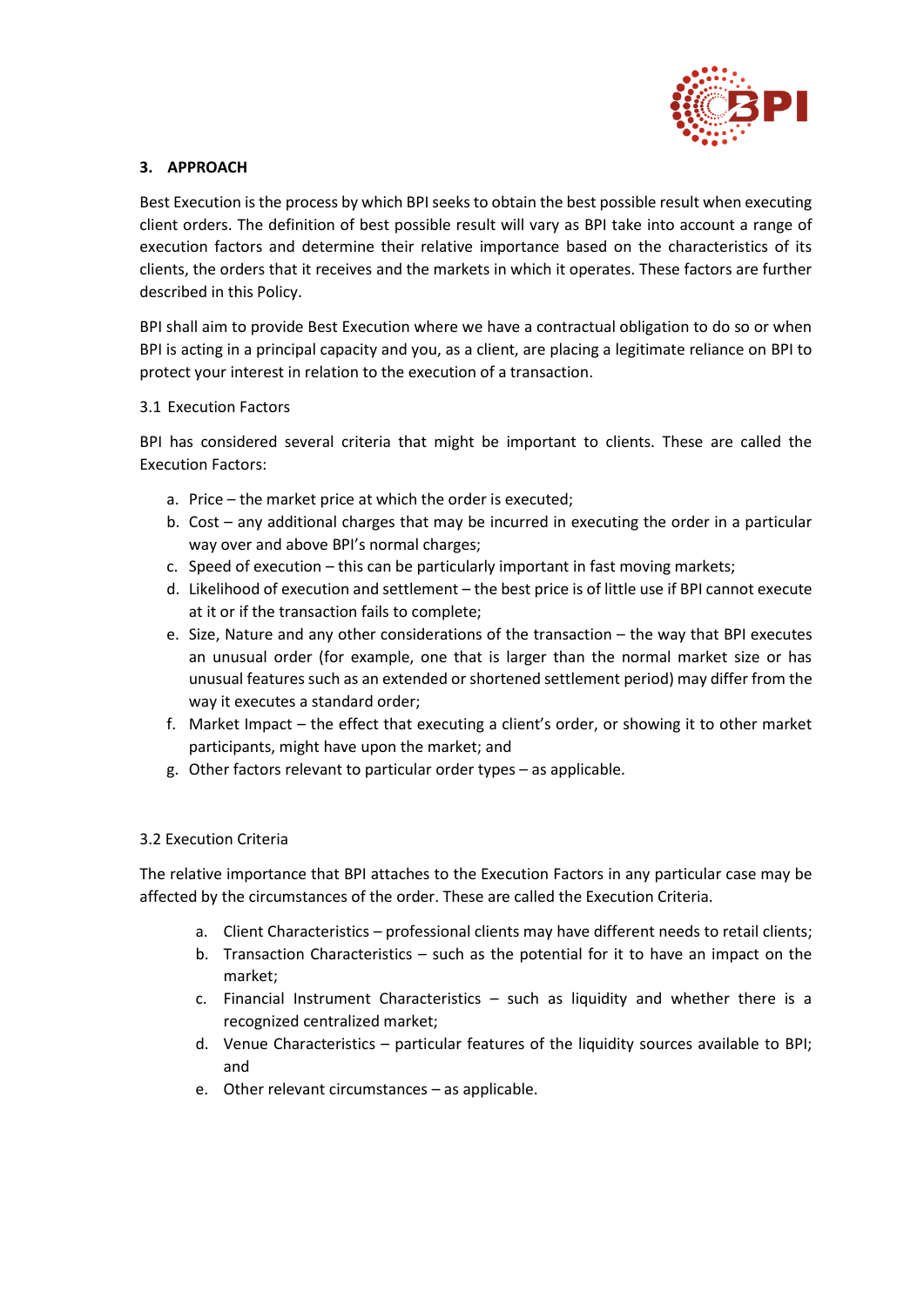

#### 3.3 Execution Venues

When executing your transactions or when placing your orders with (or transmitting your orders to) other entities (including affiliates) to execute, BPI will take all sufficient steps in order to obtain on a consistent basis the best possible result. Typically, BPI may use one or more of the following venue types when executing your order:

Venues used might include:

- a. Regulated Markets (RM)
- b. Other brokers, dealers and market makers

BPI reviews the execution venues to help ensure that we are taking all sufficient steps to deliver the best possible result for our clients.

#### 3.4 Application of Best Execution

BPI ensures that comparable orders are processed and executed according to its time of receipt, where preference will be given on sequential basis. BPI considers comparable orders to be orders of the same instrument in standard lots / sizes.

On best effort basis, BPI will act in accordance with this Policy, but does not guarantee that the best possible price will be obtained in all circumstances. There may be occasions when BPI changes the priorities given to the execution factors and executions criteria outlined in 3.1 and 3.2, where we deem that execution may not lead to the best possible result as well as our overall obligations in respect of our obligations to take necessary steps to keep an orderly market. The relative ranking of the different execution factors can therefore be dependent upon, for example, the nature of the asset class traded, the liquidity of the relevant market and the time of the trade, whether there has been severe market disruption or a system outage. This ranking reflects the nuances and differences between markets and exchanges, notably when looking at trading on exchange versus OTC products.

## 3.5 Total Consideration

When BPI executes orders on behalf of clients, Best Execution is determined based on the total consideration paid to or by the client, unless the objective of execution of the order dictates otherwise. Total consideration is the price of the financial instrument and the costs related to execution, including all expenses incurred by the client which are directly related to the execution of the order such as venue execution fees, clearing and settlement fees and any other fees paid to third parties involved in the execution of the order. When assessing whether Best Execution has been achieved, BPI does not take account of its standard charges that will be paid by the client irrespective of how the order is executed.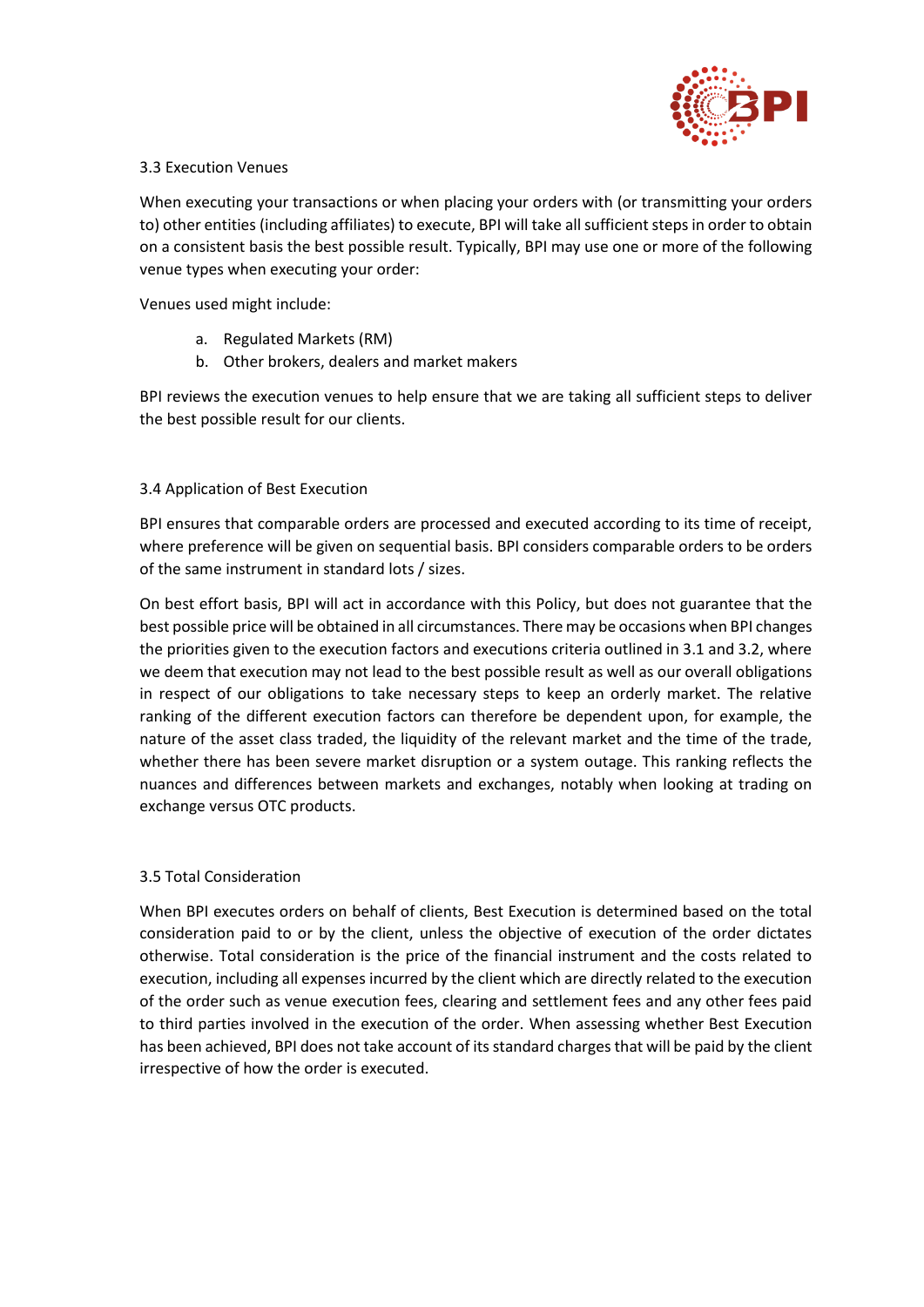

#### **4. TRANSACTIONS WHERE BEST EXECUTION HAS LIMITED SCOPE**

#### 4.1 Specific Instructions

Clients may ask BPI to execute their orders in accordance with specific instructions, either generally or on a case by case basis. To the extent that BPI is able to accommodate such requests, it will do so.

However:

- a. Where the specific instructions will result in higher costs, BPI may reflect those additional costs in its charges to the client. In this case, BPI will notify the client of its revised charges before accepting the order(s).
- b. Where the specific instructions conflict with its normal processes, BPI will give the specific instructions precedence. This may result in a different outcome for the transaction.
- c. Where there is no conflict, BPI will continue to follow its normal execution Policy.

#### 4.2 Event of Client Default or other liquidation event

In an Event of Client Default (e.g. due to insufficient margin) or other liquidation event, BPI shall seek to immediately terminate, cancel and close-out all or part of any outstanding positions. BPI retains discretion as to how to handle close-outs, including with respect to order execution, fill quantity, aggregation, priority and pricing.

#### **5. EXECUTION OF CLIENT ORDERS**

When executing those Client Orders to which best execution applies, BPI will take the following execution factors into account:

- a. price;
- b. cost;
- c. speed;
- d. likelihood of execution and settlement;
- e. size; and
- f. nature or any other consideration relevant to the execution of an order.

Whilst we have provided these in order of relative priority in the sections below, a variety of criteria will be taken into account in assessing the prioritisation of execution factors, including appropriate consideration on a transaction by transaction basis. Criteria for consideration include the characteristics of each individual order such as client preferences, market conditions, when the order is received and the size of order. Generally, the most important execution factor for our clients will be the price the relevant financial instrument is executed at. However, as set out below, in more illiquid markets, the primary execution factors may vary, such as likelihood of execution becoming more significant.